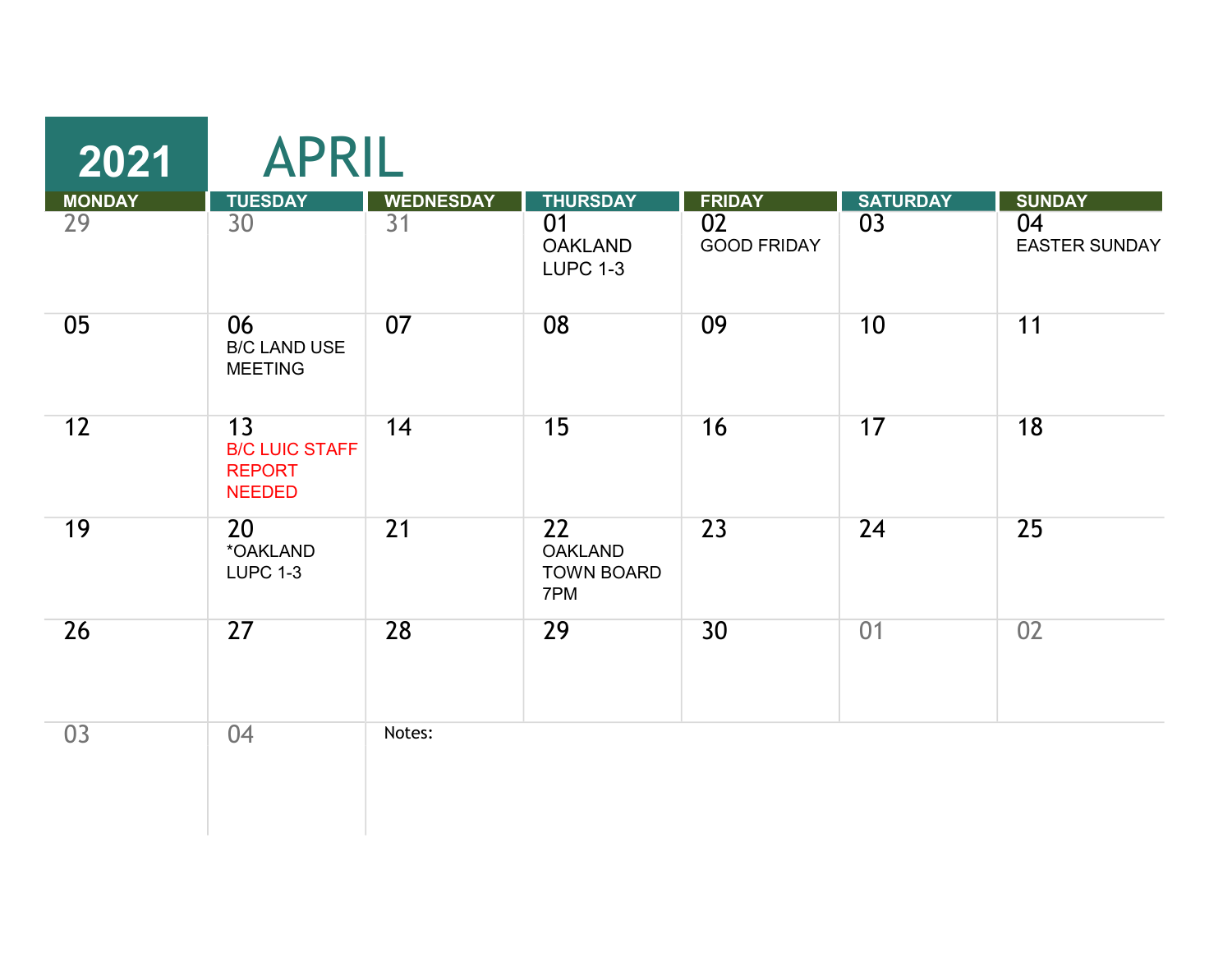| 2021                | May                                                                                                    |                        |                                                  |                     |                       |                                  |
|---------------------|--------------------------------------------------------------------------------------------------------|------------------------|--------------------------------------------------|---------------------|-----------------------|----------------------------------|
| <b>MONDAY</b><br>26 | <b>TUESDAY</b><br>27                                                                                   | <b>WEDNESDAY</b><br>28 | <b>THURSDAY</b><br>29                            | <b>FRIDAY</b><br>30 | <b>SATURDAY</b><br>01 | <b>SUNDAY</b><br>$\overline{02}$ |
| 03                  | 04<br><b>B/C LUIC STAFF</b><br><b>REPORT</b><br><b>NEEDED B/C</b><br><b>LAND USE</b><br><b>MEETING</b> | 05                     | 06                                               | 07                  | 08                    | 09<br><b>MOTHER'S DAY</b>        |
| 10                  | 11<br><b>OAKLAND</b><br><b>LUPC 1-3</b>                                                                | 12                     | 13<br><b>OAKLAND</b><br><b>TOWN BOARD</b><br>7PM | 14                  | 15                    | 16                               |
| 17                  | 18                                                                                                     | 19                     | 20                                               | 21                  | $\overline{22}$       | $\overline{23}$                  |
| 24                  | 25                                                                                                     | 26                     | 27                                               | 28                  | 29                    | 30 <sup>°</sup>                  |
| 31                  | 01                                                                                                     | Notes:                 |                                                  |                     |                       |                                  |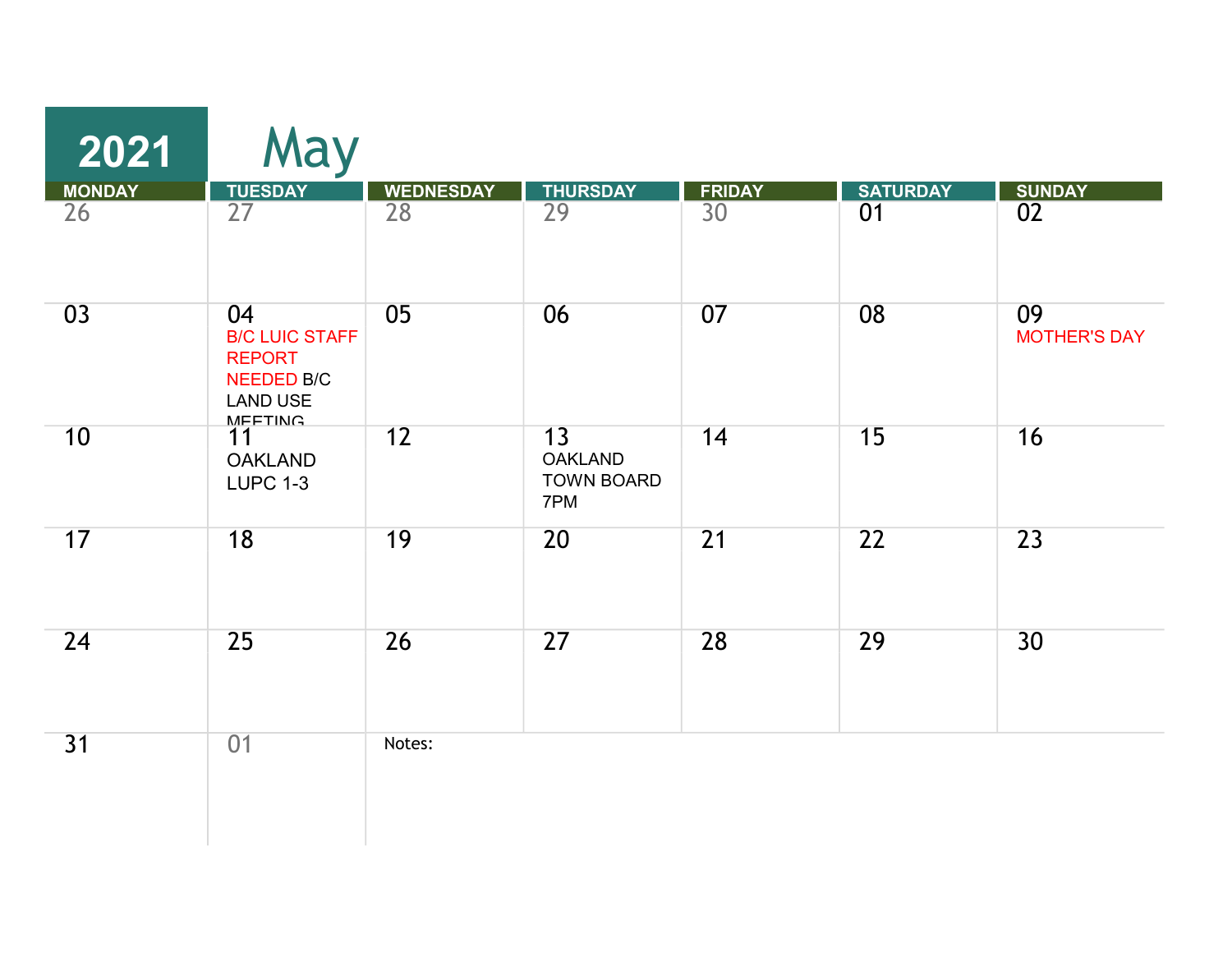| 2021                | June                                                                                                                     |                        |                                                          |                     |                       |                           |
|---------------------|--------------------------------------------------------------------------------------------------------------------------|------------------------|----------------------------------------------------------|---------------------|-----------------------|---------------------------|
| <b>MONDAY</b><br>31 | <b>TUESDAY</b><br>01<br><b>B/C LUIC STAFF</b><br><b>REPORT</b><br><b>NEEDED B/C</b><br><b>LAND USE</b><br><b>MEETING</b> | <b>WEDNESDAY</b><br>02 | <b>THURSDAY</b><br>03                                    | <b>FRIDAY</b><br>04 | <b>SATURDAY</b><br>05 | <b>SUNDAY</b><br>06       |
| 07                  | 08<br><b>OAKLAND LUPC</b><br>MEETING 1-3                                                                                 | 09                     | 10<br><b>OAKLAND</b><br><b>TOWN BOARD</b><br>MEETING 7PM | 11                  | 12                    | 13                        |
| 14                  | 15                                                                                                                       | 16                     | 17                                                       | 18                  | 19                    | 20<br><b>FATHER'S DAY</b> |
| 21                  | $\overline{22}$                                                                                                          | 23                     | 24                                                       | 25                  | 26                    | 27                        |
| 28                  | 29                                                                                                                       | 30                     | 01                                                       | 02                  | 03                    | 04                        |
| 05                  | 06                                                                                                                       | Notes:                 |                                                          |                     |                       |                           |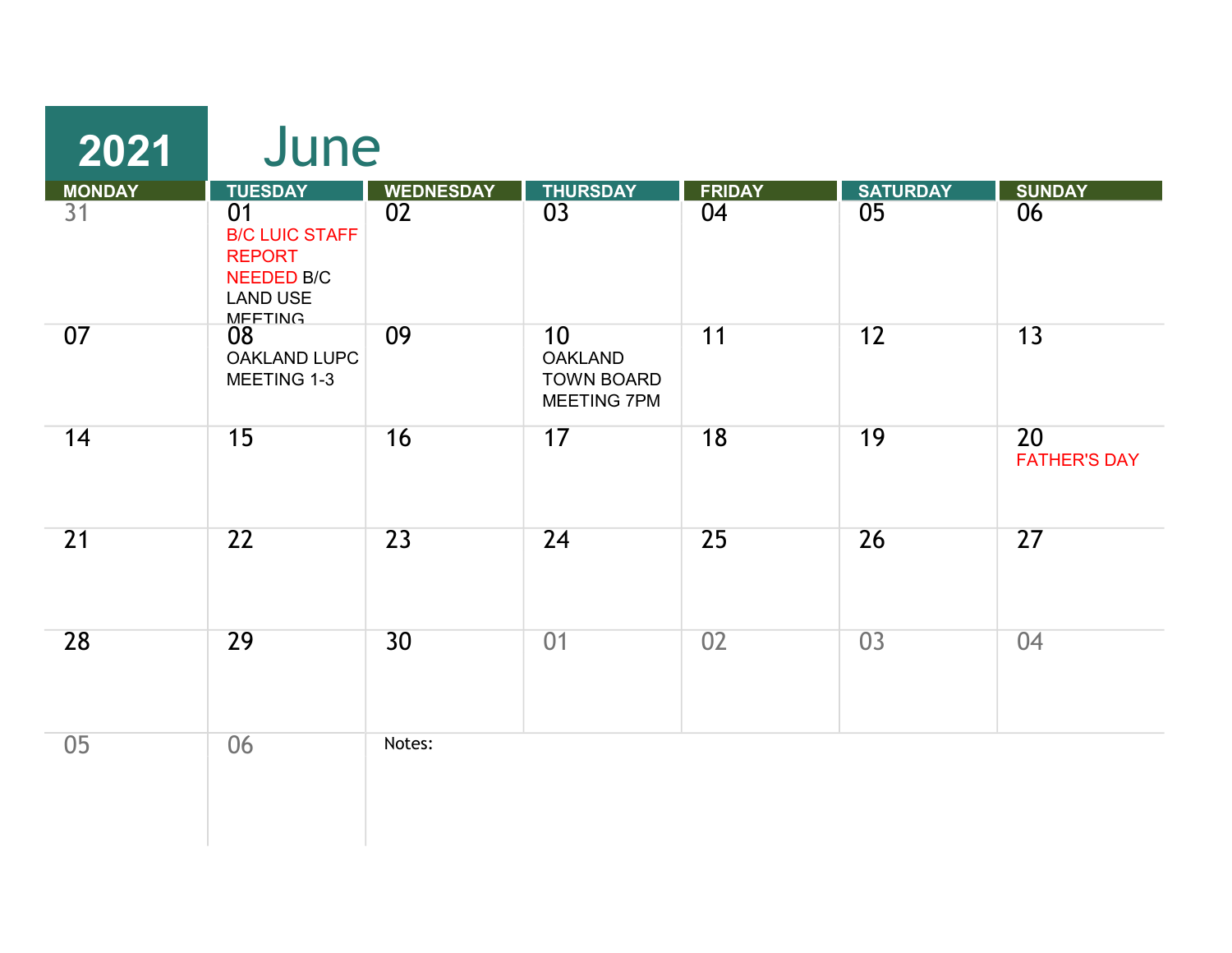| 2021                | July                                                                              |                                     |                                                          |                     |                       |                                                          |
|---------------------|-----------------------------------------------------------------------------------|-------------------------------------|----------------------------------------------------------|---------------------|-----------------------|----------------------------------------------------------|
| <b>MONDAY</b><br>28 | <b>TUESDAY</b><br>29<br><b>B/C LUIC STAFF</b><br><b>REPORT</b><br><b>NEEDED</b>   | <b>WEDNESDAY</b><br>30 <sup>°</sup> | <b>THURSDAY</b><br>01                                    | <b>FRIDAY</b><br>02 | <b>SATURDAY</b><br>03 | <b>SUNDAY</b><br>04<br><b>INDEPENDENCE</b><br><b>DAY</b> |
| 05                  | 06<br><b>B/C LAND USE</b><br><b>MEETING</b><br><b>OAKLAND LUPC</b><br>MEFTING 1-3 | 07                                  | 08<br><b>OAKLAND</b><br><b>TOWN BOARD</b><br>MEETING 7PM | 09                  | 10                    | 11                                                       |
| 12                  | 13                                                                                | 14                                  | 15                                                       | 16                  | 17                    | 18                                                       |
| 19                  | 20                                                                                | $\overline{21}$                     | 22                                                       | 23                  | 24                    | 25                                                       |
| 26                  | 27                                                                                | 28                                  | 29                                                       | 30                  | 31                    | 01                                                       |
| 02                  | 03                                                                                | Notes:                              |                                                          |                     |                       |                                                          |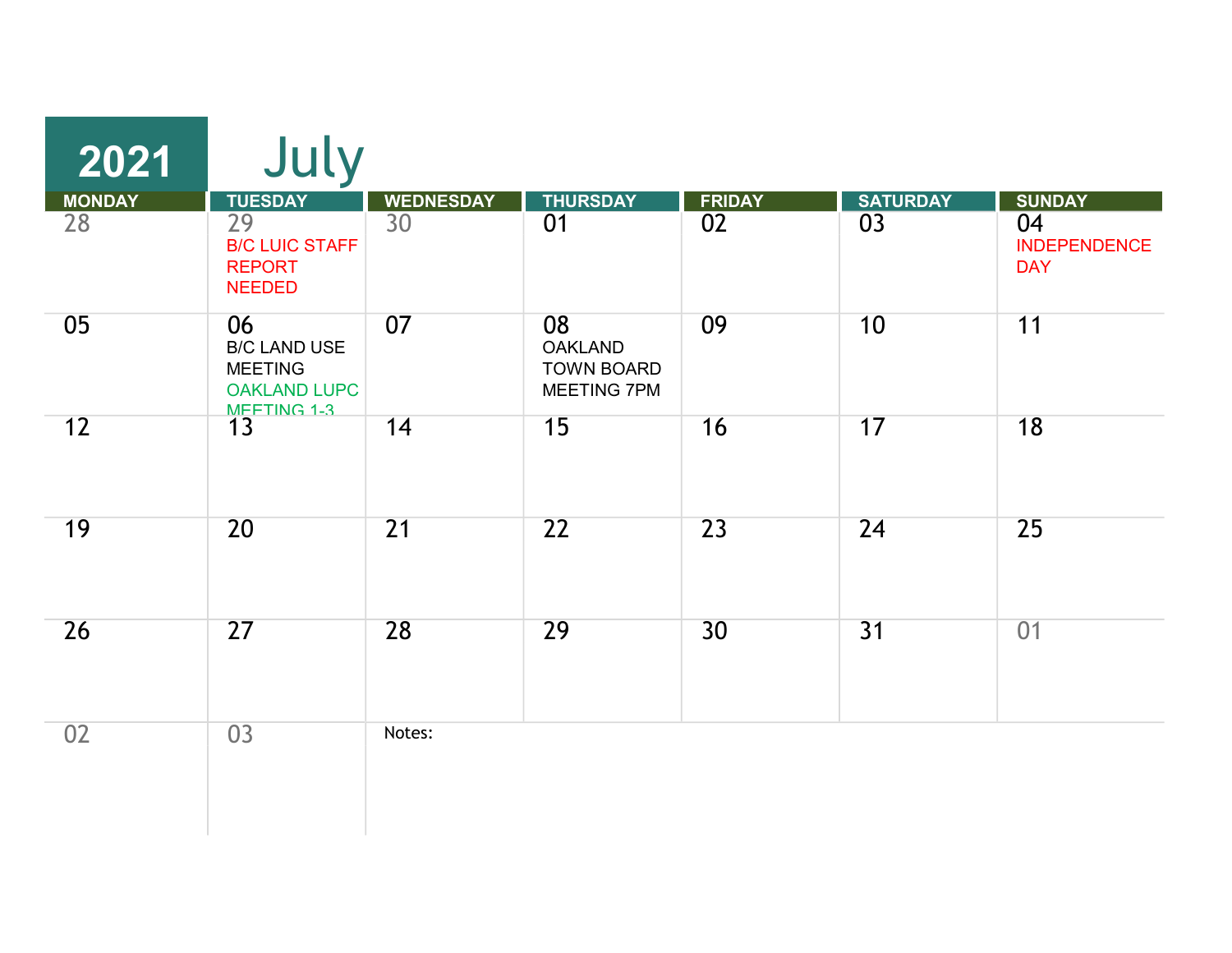| 2021          |                                                                                                        | <b>August</b>    |                                                          |                 |                 |                 |  |  |
|---------------|--------------------------------------------------------------------------------------------------------|------------------|----------------------------------------------------------|-----------------|-----------------|-----------------|--|--|
| <b>MONDAY</b> | <b>TUESDAY</b>                                                                                         | <b>WEDNESDAY</b> | <b>THURSDAY</b>                                          | <b>FRIDAY</b>   | <b>SATURDAY</b> | <b>SUNDAY</b>   |  |  |
| 26            | $\overline{27}$                                                                                        | 28               | $\overline{29}$                                          | $\overline{30}$ | 31              | 01              |  |  |
| 02            | 03<br><b>B/C LUIC STAFF</b><br><b>REPORT</b><br><b>NEEDED B/C</b><br><b>LAND USE</b><br><b>MEETING</b> | 04               | 05                                                       | 06              | 07              | 08              |  |  |
| 09            | 10<br><b>OAKLAND LUPC</b><br>MEETING 1-3                                                               | 11               | 12<br><b>OAKLAND</b><br><b>TOWN BOARD</b><br>MEETING 7PM | 13              | 14              | 15              |  |  |
| 16            | 17                                                                                                     | 18               | 19                                                       | 20              | $\overline{21}$ | $\overline{22}$ |  |  |
| 23            | 24                                                                                                     | 25               | 26                                                       | 27              | 28              | 29              |  |  |
| 30            | $\overline{31}$                                                                                        | Notes:           |                                                          |                 |                 |                 |  |  |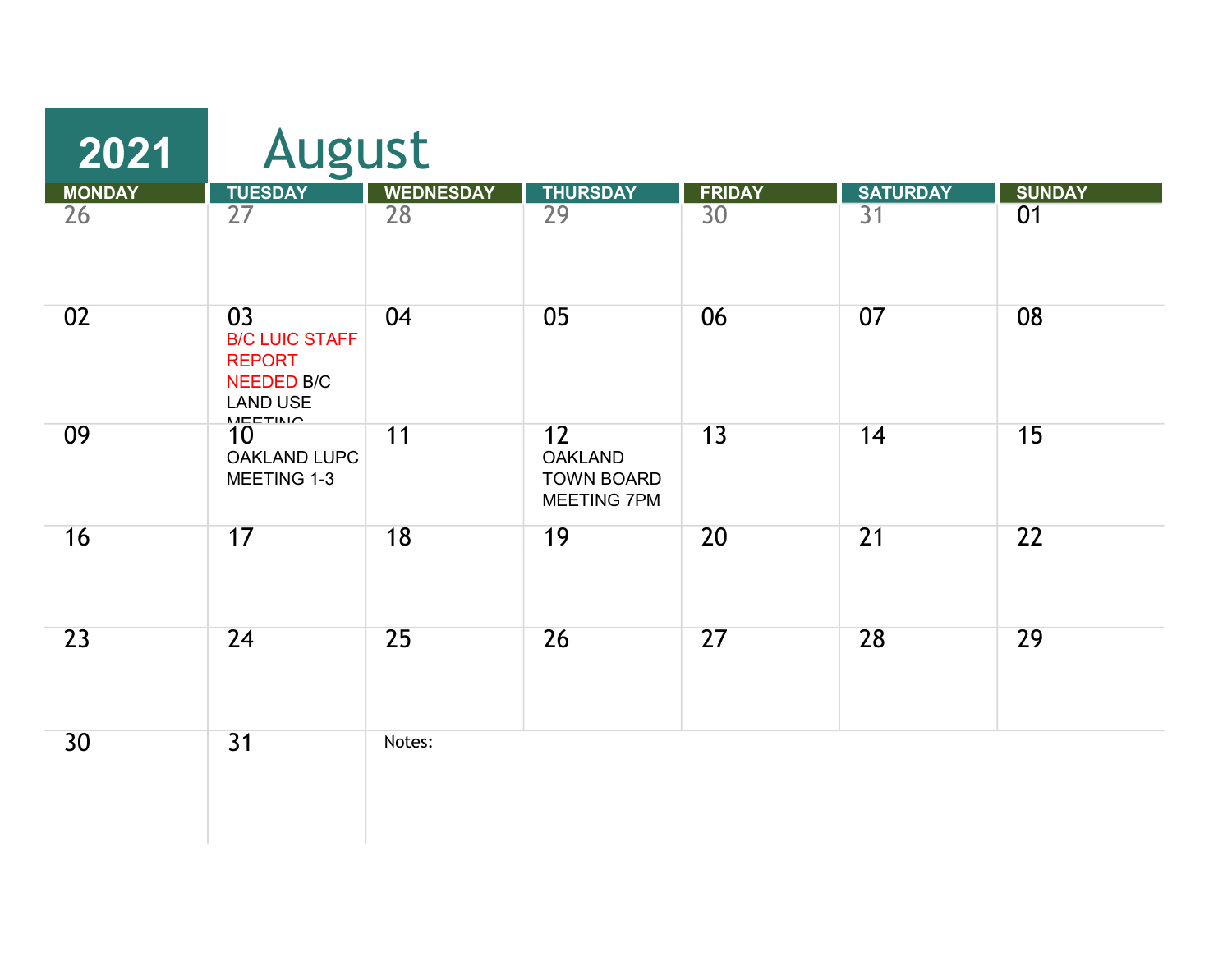| 2021            | September                                                                                |                  |                                                                 |                 |                 |                 |  |
|-----------------|------------------------------------------------------------------------------------------|------------------|-----------------------------------------------------------------|-----------------|-----------------|-----------------|--|
| <b>MONDAY</b>   | <b>TUESDAY</b>                                                                           | <b>WEDNESDAY</b> | <b>THURSDAY</b>                                                 | <b>FRIDAY</b>   | <b>SATURDAY</b> | <b>SUNDAY</b>   |  |
| $\overline{30}$ | $\overline{31}$<br><b>B/C LAND USE</b><br><b>STAFF REPORT</b><br><b>NEEDED</b>           | 01               | $\overline{02}$                                                 | $\overline{03}$ | 04              | $\overline{05}$ |  |
| 06              | 07<br><b>OAKLAND LUPC</b><br><b>MEETING 1-3</b><br><b>B/C LAND USE</b><br><b>MFFTING</b> | 08               | 09<br><b>OAKLAND</b><br><b>TOWN BOARD</b><br><b>MEETING 7PM</b> | 10              | 11              | 12              |  |
| 13              | 14                                                                                       | 15               | 16                                                              | 17              | 18              | 19              |  |
| 20              | $\overline{21}$                                                                          | $\overline{22}$  | $\overline{23}$                                                 | 24              | 25              | 26              |  |
| 27              | 28                                                                                       | 29               | 30                                                              | 01              | 02              | 03              |  |
| 04              | 05                                                                                       | Notes:           |                                                                 |                 |                 |                 |  |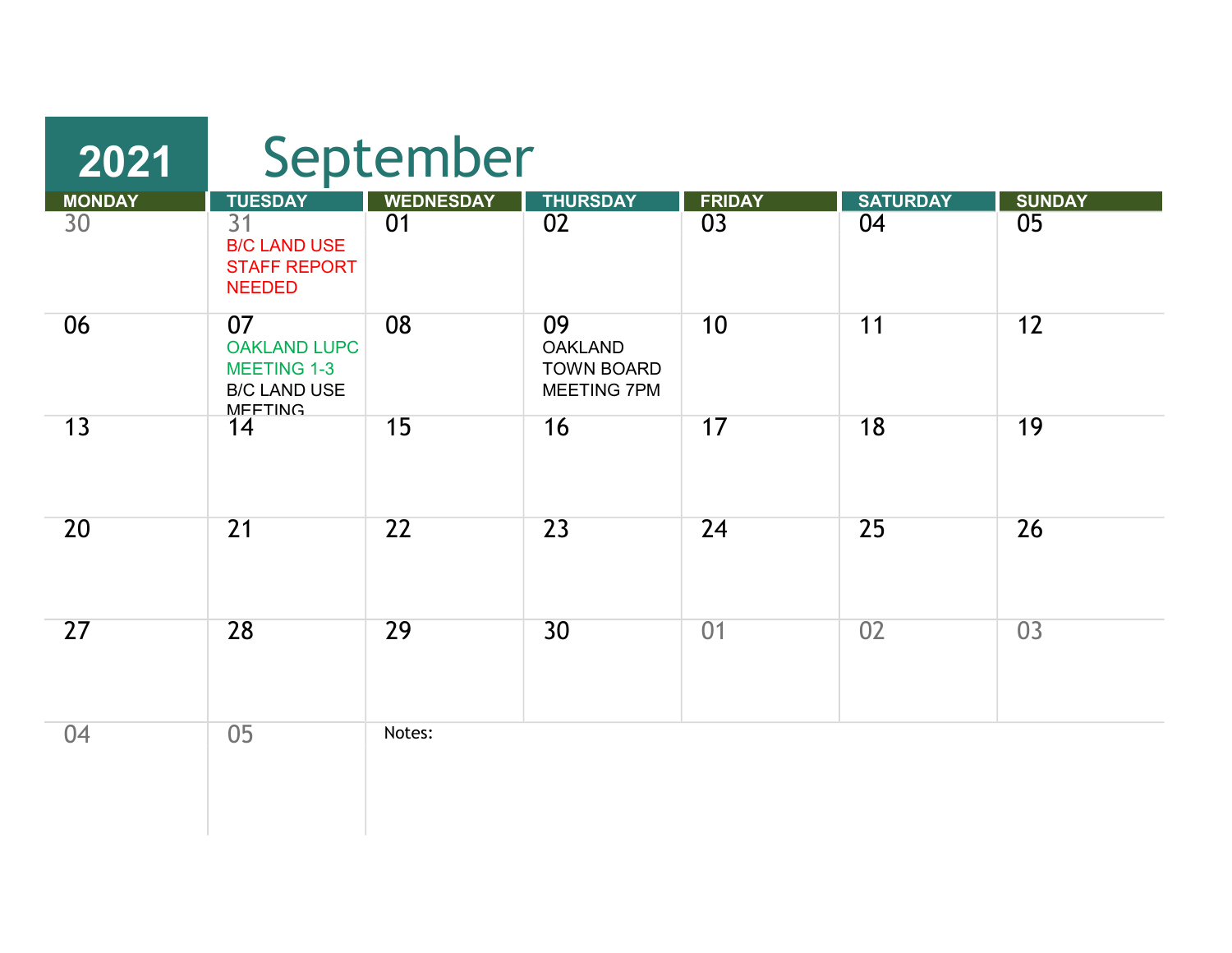| 2021          | October                                                                                                    |                  |                                                          |               |                 |                 |  |
|---------------|------------------------------------------------------------------------------------------------------------|------------------|----------------------------------------------------------|---------------|-----------------|-----------------|--|
| <b>MONDAY</b> | <b>TUESDAY</b>                                                                                             | <b>WEDNESDAY</b> | <b>THURSDAY</b>                                          | <b>FRIDAY</b> | <b>SATURDAY</b> | <b>SUNDAY</b>   |  |
| 27            | 28                                                                                                         | 29               | 30                                                       | 01            | 02              | 03              |  |
| 04            | 05<br><b>B/C LAND USE</b><br><b>STAFF REPORT</b><br><b>NEEDED B/C</b><br><b>LAND USE</b><br><b>MEETING</b> | 06               | 07                                                       | 08            | 09              | 10              |  |
| 11            | 12<br>OAKLAND LUPC<br>MEETING 1-3                                                                          | 13               | 14<br><b>OAKLAND</b><br><b>TOWN BOARD</b><br>MEETING 7PM | 15            | 16              | 17              |  |
| 18            | 19                                                                                                         | 20               | 21                                                       | 22            | 23              | 24              |  |
| 25            | 26                                                                                                         | 27               | 28                                                       | 29            | 30              | $\overline{31}$ |  |
| 01            | 02                                                                                                         | Notes:           |                                                          |               |                 |                 |  |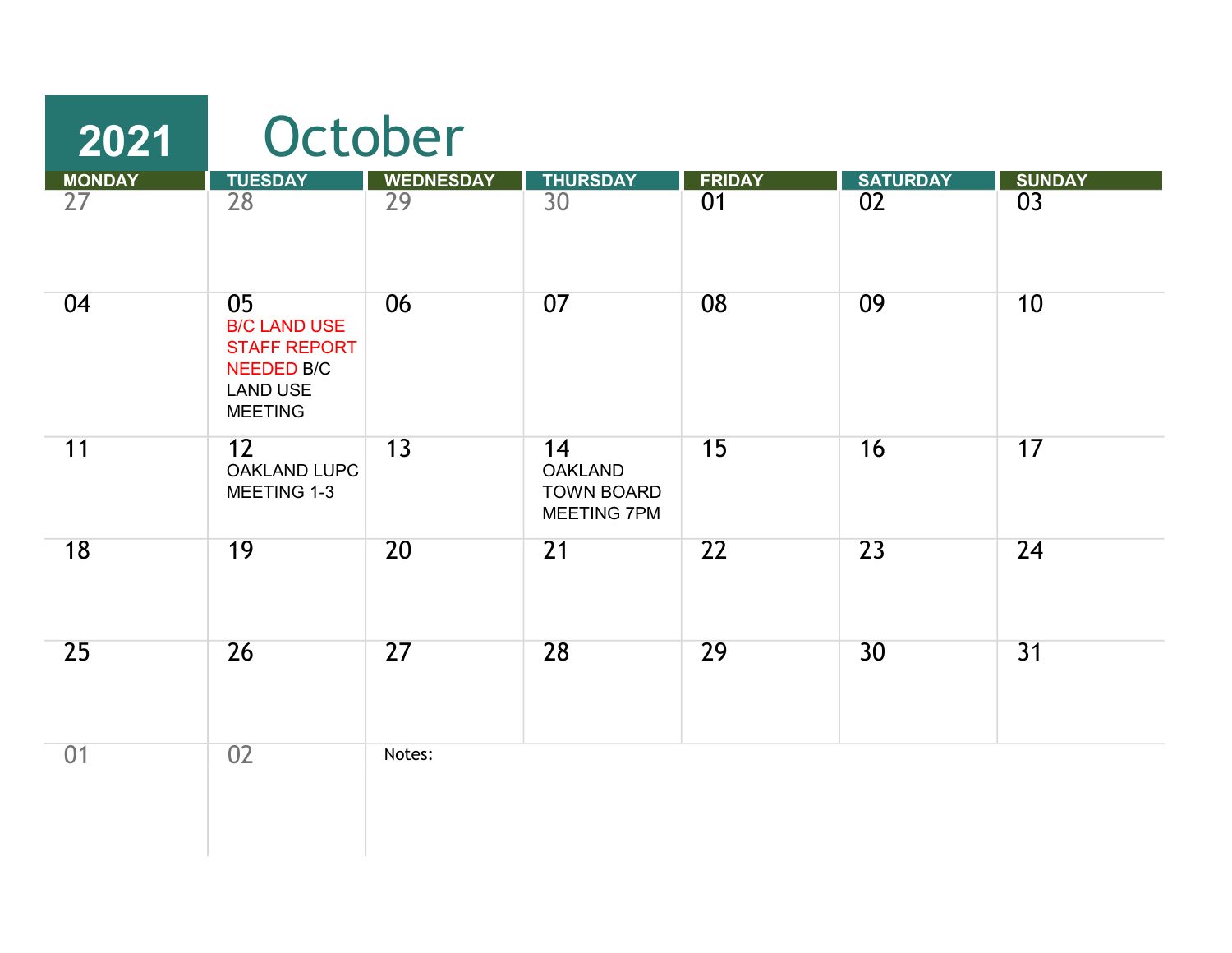| 2021                |                                                                                                                              | November                            |                                                                                  |                                  |                       |                                  |
|---------------------|------------------------------------------------------------------------------------------------------------------------------|-------------------------------------|----------------------------------------------------------------------------------|----------------------------------|-----------------------|----------------------------------|
| <b>MONDAY</b><br>01 | <b>TUESDAY</b><br>02<br><b>B/C LAND USE</b><br><b>STAFF REPORT</b><br><b>NEEDED B/C</b><br><b>LAND USE</b><br><b>MEETING</b> | <b>WEDNESDAY</b><br>$\overline{03}$ | <b>THURSDAY</b><br>04                                                            | <b>FRIDAY</b><br>$\overline{05}$ | <b>SATURDAY</b><br>06 | <b>SUNDAY</b><br>$\overline{07}$ |
| 08                  | 09<br><b>OAKLAND LUPC</b><br>MEETING 1-3                                                                                     | 10                                  | 11<br><b>VETERAN'S DAY</b><br><b>OAKLAND</b><br><b>TOWN BOARD</b><br>MFFTING 7PM | 12                               | 13                    | 14                               |
| 15                  | 16                                                                                                                           | 17                                  | 18                                                                               | 19                               | 20                    | 21                               |
| 22                  | $\overline{23}$                                                                                                              | 24                                  | $\overline{25}$<br><b>THANKSGIVING</b><br><b>DAY</b>                             | 26                               | 27                    | 28                               |
| 29                  | 30                                                                                                                           | 01                                  | 02                                                                               | 03                               | 04                    | 05                               |
| 06                  | 07                                                                                                                           | Notes:                              |                                                                                  |                                  |                       |                                  |